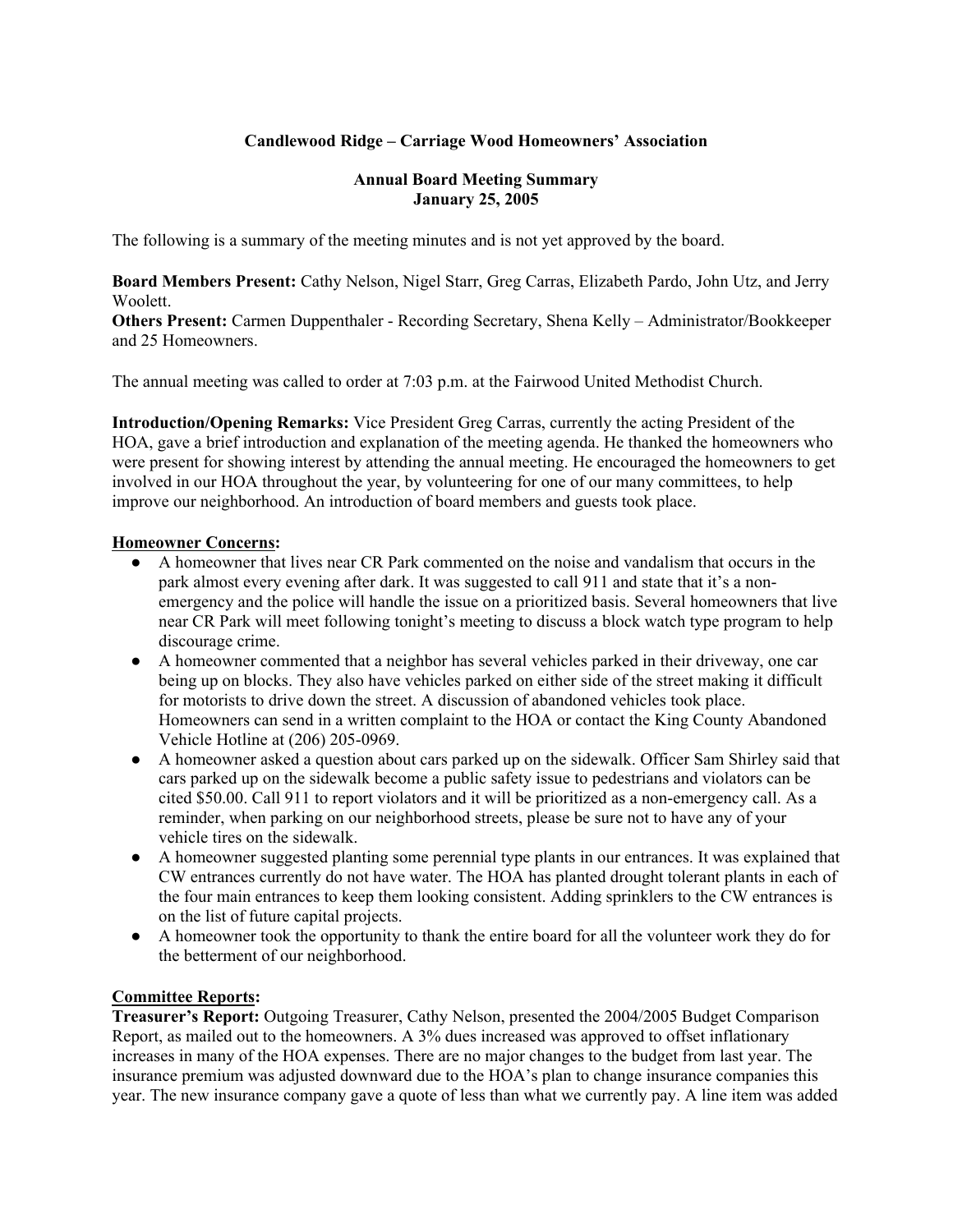for website hosting. Currently the HOA uses a free service and would like to upgrade to a better program. An adjustment was also made to account for anticipated legal fees for a couple complaints that are not being resolved and are being sent to legal as the next step of the complaint process. Extra mailing and postage expenses are expected with the revamping of the ACC standards. A report containing the Capital Improvement Fund, Legal Fund, and General Reserve Fund was presented and each expense fund was explained.

Thank you Cathy, for 4 years of excellent service to our HOA!

Vote on 2005 Budget – A motion was made to waive the written vote and to replace with an oral vote. The motion passed. A motion was made to accept the 2005 budget as presented at the annual meeting. It was seconded and passed unanimously.

**Common Area Report:** CAM Chairman, Jerry Woolett presented and discussed several reports. The 2004 CAM activities included; removal of many diseased/dead trees, engaging in the advise of an Arborist concerning the CR path repairs and tree problems in the park wetland area, clean-up of Graffiti and negotiation of the new 3-year landscape maintenance contract with Canber.

Future CAM tasks planned and approved for 2005 are the installation of a hedge/fence along the creek by the wooden bridge in CR Park, to satisfy insurance requirements. Barrier rocks will be added at the north entrance of CR Park and barking of all common area borders.

The status of the 5-year Capital Improvement Plan was discussed. In 2004 the CR Park Path was partially completed. A new subcommittee is forming to make decisions on the various options for completing the path and resolving the pipeline permit and insurance issues related to the CR Park path. The addition of a new toy in CW Park is on this year's capital improvement plan.

A map of CR Park and the CR Park Pipeline area was presented. Removal of the CR big toy is scheduled for early spring. The toy did not pass inspection and does not meet the current safety standards for play equipment. It is scheduled for replacement in 2006. Several homeowners at the meeting volunteered to be on the new CR Big Toy Subcommittee. The subcommittee will decide type and placement of the new CR Park big toy, whether to retain the pipeline right-of-way permit and the scope of the remaining path project. Anyone else that's interested in volunteering to be on the CR Big Toy Subcommittee is encouraged to attend an upcoming meeting.

**Architectural Control Report:** Nigel Starr, ACC Chairman, presented the ACC year-end report. A total of 110 applications were received as follows:

8 Sheds, 14 Fences, 41 Roof Replacement, 4 Mailbox Stand, 25 Exterior Paint, 3 Window Replacement, 3 Play Structure, 2 Garage Doors, 2 Home Addition and 8 Decks/Landscaping.

The Chairman explained the application review and approval process. He said one goal of the ACC Committee is to improve the response time and to process applications more quickly. A homeowner has offered to assist the Chairman with administrative type work to improve efficiency. The ACC Committee plans to review and revise the ACC guidelines by spring 2005. They will be gathering information on roofing material and updating the roofing criteria as well as fencing standards. A homeowner asked a question of what needs to be submitted for approval by the HOA. The Chairman answered that any modification to the exterior of your home or property and/or any additional structure you intend to place on your property need to be reviewed and approved by the HOA.

Another homeowner asked who makes the rules and decides what color we can paint our house and what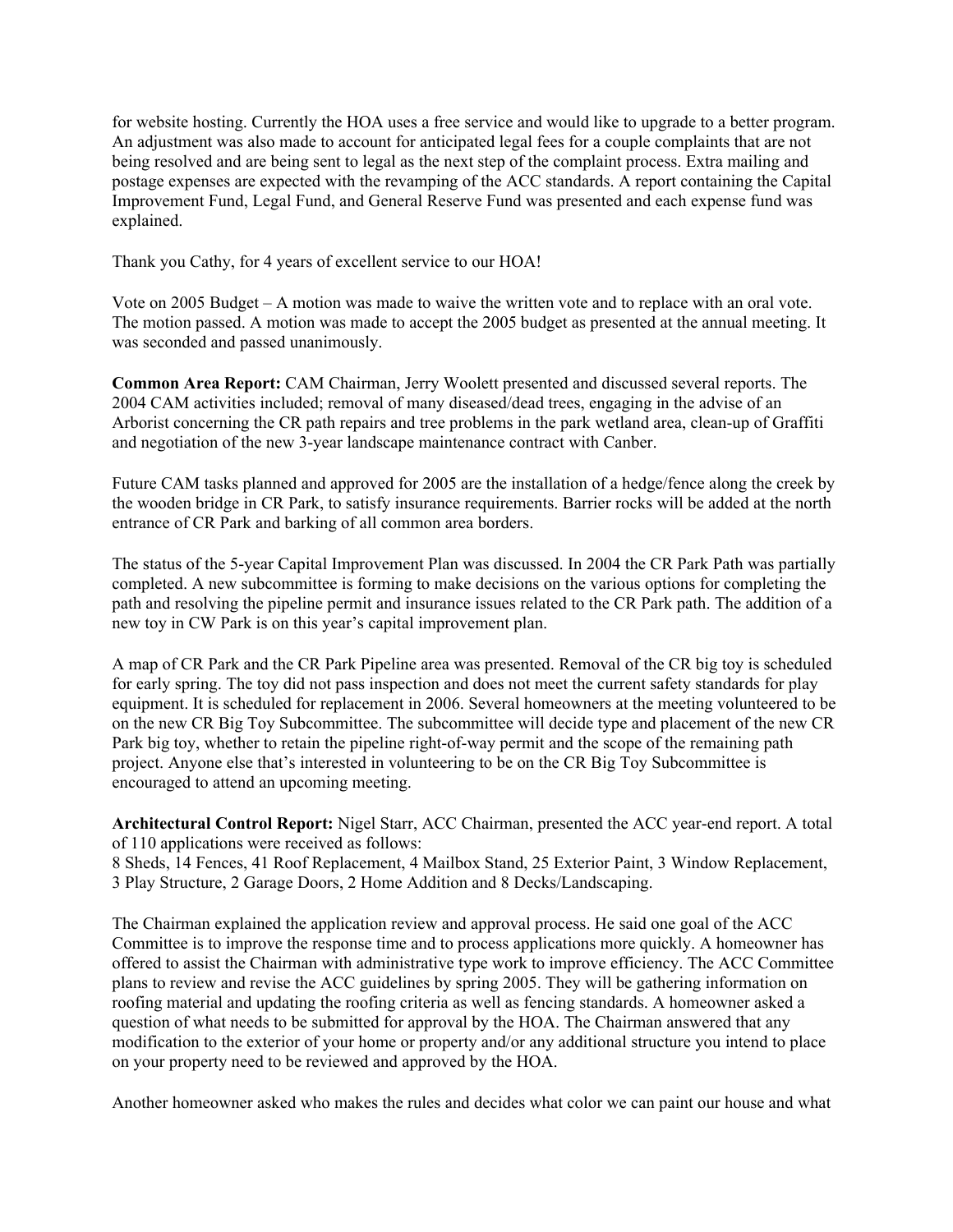type of fence we can build on our property. He expressed that he did not like the association telling him to replace the old fence on his property. A board member explained that when he purchased his home he signed an agreement to abide by the Covenants of our Homeowners Association. The HOA has a responsibility to all of the homeowners in the association to maintain a common community standard. The current board is developing rules and regulations to help define the Covenants and to make our neighborhood standards better than it has been.

#### **Complaint Negotiation Report:**

Complaint Chairperson, Elizabeth Pardo presented the complaints year-end report. Total complaints received in 2004 were 72. 17 are pending, 50 are closed and 1 case went to legal. It was explained that the association operates on a written complaint basis. The complaint must be received by the HOA in writing with a homeowner signature. The complaint will remain anonymous and the complaining homeowner will not be revealed. The complaint is then verified to be valid and becomes a violation of the Covenants that the board will act upon. A letter is then sent out to the homeowner notifying them of the violation. The homeowner then has 30 days to comply. There is a 30/60/90 day process the committee uses to work towards a resolution with the homeowner. There are some cases where leeway may be given due to weather permitting circumstances.

The process used to handle non-compliant roofs was discussed. A homeowner said that a neighbor installed a roof that is in question of being compliant. He was asked to submit a written complaint and the complaint committee would handle it from there.

**Legal & Insurance Report:** Chairman, John Utz gave a brief report. The HOA is in the process of switching to a new insurance company that recently gave the HOA a lower quote. This year the HOA hired a new lawyer that is the same as the Fairwood Greens HOA uses. He has assisted our board in writing the new Rules and Regulations that have recently been adopted and mailed out to homeowners. The new Rules and Regulations are consistent with the language in the Covenants. The Chairman wanted to make clear that the Covenants have not been changed. The rules are designed to define the Covenants and largely incorporate past policies.

**Fairwood Task Force:** Greg Carras spoke on behalf of the Fairwood Task Force. He described the incorporation process. The Task Force has held many public meetings. A Preliminary Notice of Incorporation was filed last November. The Boundary Review Board held a public meeting last December. Currently, the Fairwood Task Force is gathering signatures on a petition for the Notice of Incorporation. When the Notice of Incorporation is filed, it will begin a review period for the Boundary Review Board to evaluate the feasibility of a Fairwood Incorporation. While all of the above is progressing, King County is commissioning a formal detailed incorporation study to be accomplished by a non-partisan company. This six-month study will be completed in the June or July 2005 time frame. The incorporation study will be posted to the Fairwood Task Force website. Ultimately the process will bring the choice of incorporation to the ballot and the citizens of Fairwood will have an opportunity to vote for incorporation or not. The petition was available at the annual meeting for homeowners who chose to sign it. For more information visit the Fairwood Task Force website at www.fairwoodtaskforce.org.

**Nomination of New Board Members:** Available positions are Treasurer and Vice President. Common Area Maintenance term is ending but the current Chairman has agreed to renew the term. Two homeowner's volunteered for board positions. A motion was made to nominate both homeowner's, as well as the current CAM Chairman, and they were elected to the board. A vote will take place at the February board meeting and they will be assigned a position.

**Special Topics:** Web and Email address: